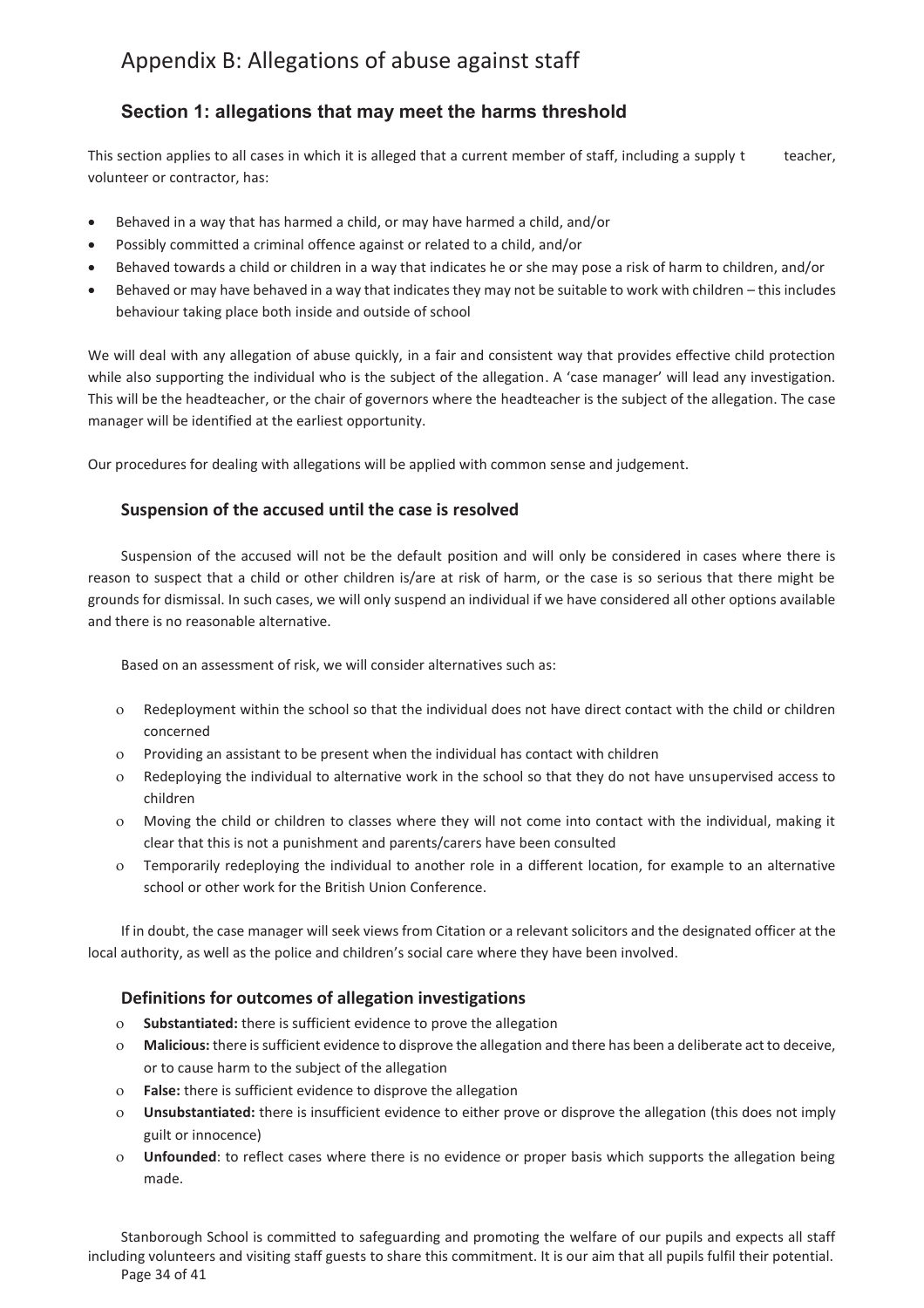# **Procedure for dealing with allegations**

In the event of an allegation that meets the criteria above, the case manager will take the following steps:

- Conduct basic enquiries in line with local procedures to establish the facts to help determine whether there is any foundation to the allegation before carrying on with the steps below
- Discuss the allegation with the designated officer at the local authority. This is to consider the nature, content and context of the allegation and agree a course of action, including whether further enquiries are necessary to enable a decision on how to proceed, and whether it is necessary to involve the police and/or children's social care services. (The case manager may, on occasion, consider it necessary to involve the police *before* consulting the designated officer – for example, if the accused individual is deemed to be an immediate risk to children or there is evidence of a possible criminal offence. In such cases, the case manager will notify the designated officer as soon as practicably possible after contacting the police)
- · Inform the accused individual of the concerns or allegations and likely course of action as soon as possible after speaking to the designated officer (and the police or children's social care services, where necessary). Where the police and/or children's social care services are involved, the case manager will only share such information with the individual as has been agreed with those agencies
- · Where appropriate (in the circumstances described above), carefully consider whether suspension of the individual from contact with children at the school is justified or whether alternative arrangements such as those outlined above can be put in place. Advice will be sought from the designated officer, police and/or children's social care services, as appropriate
- · Where the case manager is concerned about the welfare of other children in the community or the individual's family, they will discuss these concerns with the Chair of Governor's (if different) and make a risk assessment of the situation. If necessary, the DSL may make a referral to children's social care
- · **If immediate suspension is considered necessary**, agree and record the rationale for this with the designated officer. The record will include information about the alternatives to suspension that have been considered, and why they were rejected. Written confirmation of the suspension will be provided to the individual facing the allegation or concern within 1 working day, and the individual will be given a named contact at the school and their contact details
- · **If it is decided that no further action is to be taken** in regard to the subject of the allegation or concern, record this decision and the justification for it and agree with the LADO what information should be put in writing to the individual and by whom, as well as what action should follow both in respect of the individual and those who made the initial allegation
- · **If it is decided that further action is needed**, take steps as agreed with the LADO to initiate the appropriate action in school and/or liaise with the police and/or children's social care services as appropriate
- · Provide effective support for the individual facing the allegation or concern, including appointing a named representative to keep them informed of the progress of the case and considering what other support is appropriate.
- · Inform the parents or carers of the child/children involved about the allegation as soon as possible if they do not already know (following agreement with children's social care services and/or the police, if applicable). The case manager will also inform the parents or carers of the requirement to maintain confidentiality about any allegations made against staff (where this applies) while investigations are ongoing. Any parent or carer who wishes to have the confidentiality restrictions removed in respect of a teacher will be advised to seek legal advice
- · Keep the parents or carers of the child/children involved informed of the progress of the case (only in relation to their child – no information will be shared regarding the staff member)
- · Make a referral to the DBS where it is thought that the individual facing the allegation or concern has engaged in conduct that harmed or is likely to harm a child, or if the individual otherwise poses a risk of harm to a child

If the school is made aware that the secretary of state has made an interim prohibition order in respect of an individual, we will immediately suspend that individual from teaching, pending the findings of the investigation by the Teaching Regulation Agency.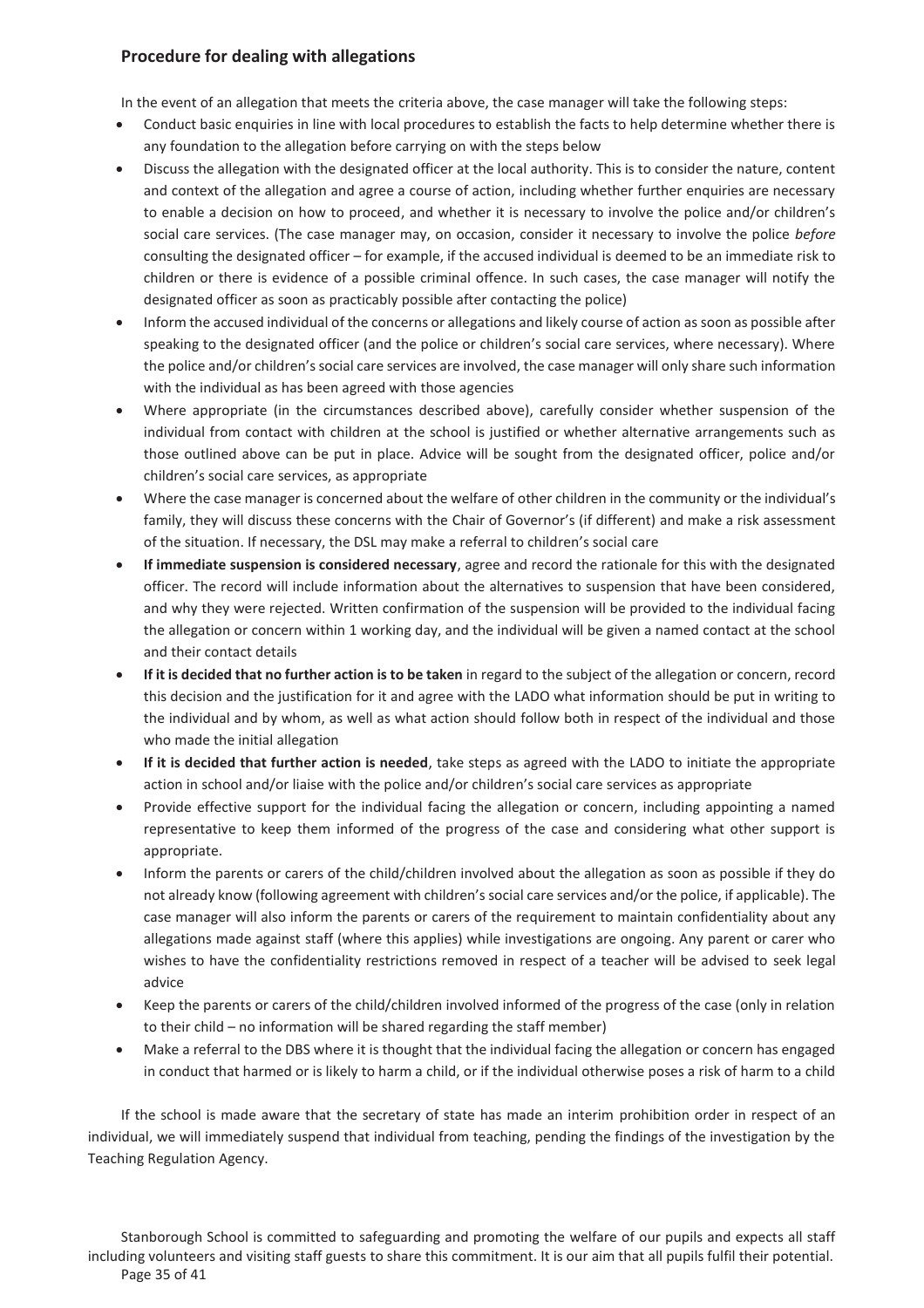Where the police are involved, wherever possible the school will ask the police at the start of the investigation to obtain consent from the individuals involved to share their statements and evidence for use in the school's disciplinary process, should this be required at a later point.

#### **Additional considerations for supply teachers and all contracted staff**

If there are concerns or an allegation is made against someone not directly employed by the school, such as a supply teacher or contracted staff member provided by an agency, we will take the actions below in addition to our standard procedures.

- · We will not decide to stop using an individual due to safeguarding concerns without finding out the facts and liaising with our LADO to determine a suitable outcome
- · The Headteacher will discuss with the agency whether it is appropriate to suspend the individual, or redeploy them to another part of the school, while the school carries out the investigation
- · We will involve the agency fully, but the school will take the lead in collecting the necessary information and providing it to the LADO as required
- We will address issues such as information sharing, to ensure any previous concerns or allegations known to the agency are taken into account (we will do this, for example, as part of the allegations management meeting or by liaising directly with the agency where necessary)
- When using an agency, we will inform them of our process for managing allegations, and keep them updated about our policies as necessary, and will invite the agency's HR manager or equivalent to meetings as appropriate.

# **Timescales**

We will deal with all allegations as quickly and effectively as possible and will endeavour to comply with the following timescales, where reasonably practicable:

- · Any cases where it is clear immediately that the allegation is unsubstantiated or malicious should be resolved within 1 week
- · If the nature of an allegation does not require formal disciplinary action, appropriate action should be taken within 3 working days
- · If a disciplinary hearing is required and can be held without further investigation, this should be held within 30 working days (taking into consideration the complexity of the case).

However, these are objectives only and where they are not met, we will endeavour to take the required action as soon as possible thereafter.

### **Specific actions**

### **Action following a criminal investigation or prosecution**

The case manager will discuss with the LADO whether any further action, including disciplinary action, is appropriate and, if so, how to proceed, taking into account information provided by the police and/or children's social care services.

#### **Conclusion of a case where the allegation is substantiated**

If the allegation is substantiated and the individual is dismissed or the school ceases to use their services, or the individual resigns or otherwise ceases to provide their services, the school will make a referral to the DBS for consideration of whether inclusion on the barred lists is required.

If the individual concerned is a member of teaching staff, the school will consider whether to refer the matter to the Teaching Regulation Agency to consider prohibiting the individual from teaching.

### **Individuals returning to work after suspension**

If it is decided on the conclusion of a case that an individual who has been suspended can return to work, the case manager will consider how best to facilitate this.

Stanborough School is committed to safeguarding and promoting the welfare of our pupils and expects all staff including volunteers and visiting staff guests to share this commitment. It is our aim that all pupils fulfil their potential. Page 36 of 41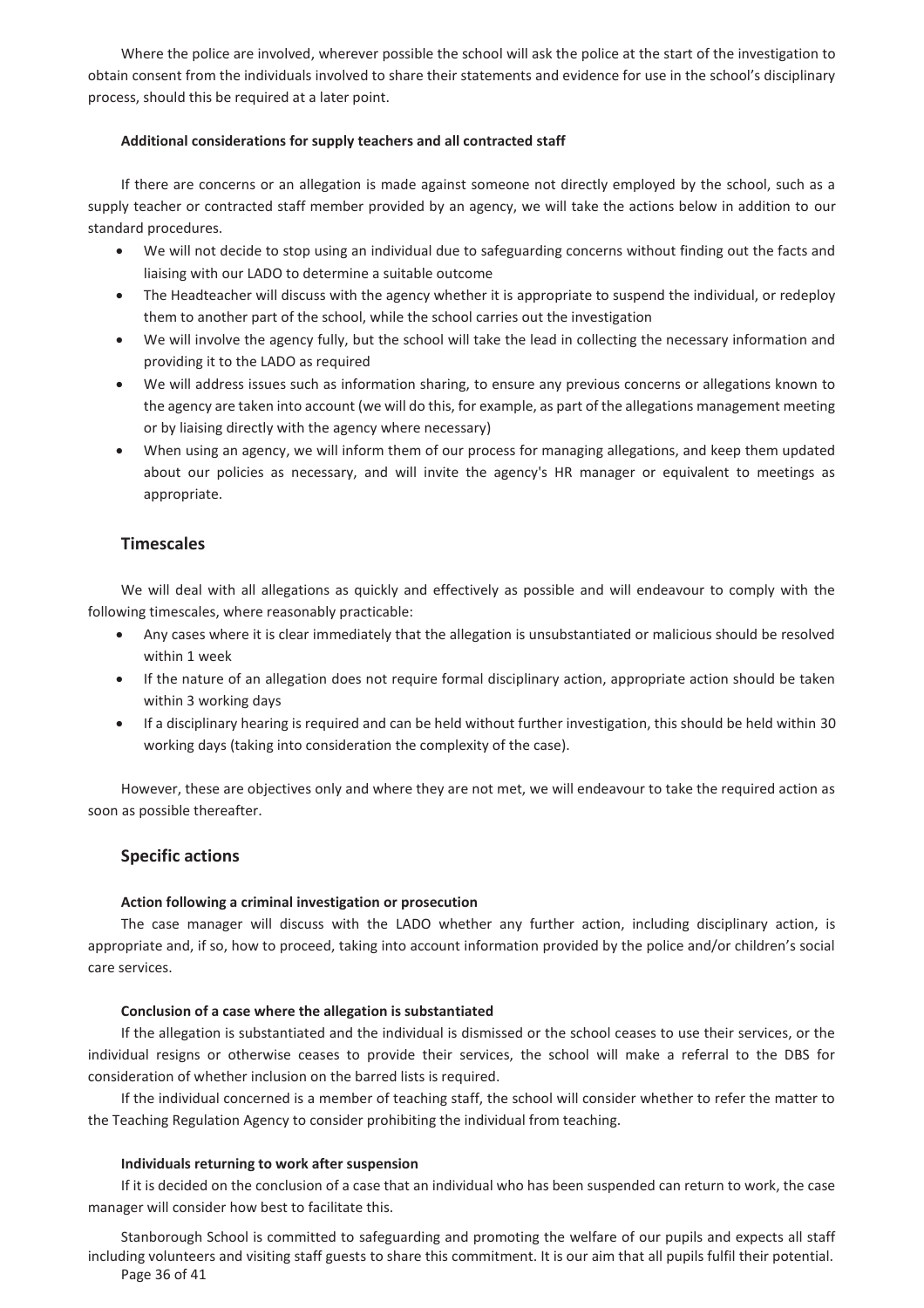The case manager will also consider how best to manage the individual's contact with the child or children who made the allegation, if they are still attending the school.

#### **Unsubstantiated, unfounded, false or malicious reports**

If a report or allegation is:

- o Determined to be unsubstantiated, unfounded, false or malicious, the school will consider the appropriate next steps. If they consider that the child and/or person who made the allegation is in need of help, or the allegation may have been a cry for help, a referral to children's social care may be appropriate
- Shown to be deliberately invented, or malicious, the school will consider whether any disciplinary action is appropriate against the individual(s) who made it

### **Confidentiality and information sharing**

The school will make every effort to maintain confidentiality and guard against unwanted publicity while an allegation is being investigated or considered.

The case manager will take advice from the LADO, police and children's social care services, as appropriate, to agree:

- Who needs to know about the allegation and what information can be shared
- How to manage speculation, leaks and gossip, including how to make parents or carers of a child/children involved aware of their obligations with respect to confidentiality
- · What, if any, information can be reasonably given to the wider community to reduce speculation
- · How to manage press interest if, and when, it arises

#### **Record-keeping**

The case manager will maintain clear records about any case where the allegation or concern meets the criteria above and store them on the individual's confidential personnel file for the duration of the case.

The records of any allegation that, following an investigation, is found to be malicious or false will be deleted from the individual's personnel file (unless the individual consents for the records to be retained on the file).

For all other allegations (which are not found to be malicious or false), the following information will be kept on the file of the individual concerned:

- · A clear and comprehensive summary of the allegation
- Details of how the allegation was followed up and resolved
- · Notes of any action taken, decisions reached and the outcome
- A declaration on whether the information will be referred to in any future reference

In these cases, the school will provide a copy to the individual, in agreement with children's social care or the police as appropriate.

Where records contain information about allegations of sexual abuse, we will preserve these for the Independent Inquiry into Child Sexual Abuse (IICSA), for the term of the inquiry. We will retain all other records at least until the individual has reached normal pension age, or for 10 years from the date of the allegation if that is longer.

#### **References**

When providing employer references, we will:

- o Not refer to any allegation that has been found to be false, unfounded, unsubstantiated or malicious, or any repeated allegations which have all been found to be false, unfounded, unsubstantiated or malicious
- o Include substantiated allegations, provided that the information is factual and does not include opinions

#### **Learning lessons**

After any cases where the allegations are *substantiated*, the case manager will review the circumstances of the case with the local authority's designated officer to determine whether there are any improvements that we can make to the school's procedures or practice to help prevent similar events in the future.

This will include consideration of (as applicable):

- · Issues arising from the decision to suspend the member of staff
- · The duration of the suspension
- · Whether or not the suspension was justified
- The use of suspension when the individual is subsequently reinstated. We will consider how future investigations of a similar nature could be carried out without suspending the individual

Stanborough School is committed to safeguarding and promoting the welfare of our pupils and expects all staff including volunteers and visiting staff guests to share this commitment. It is our aim that all pupils fulfil their potential. Page 37 of 41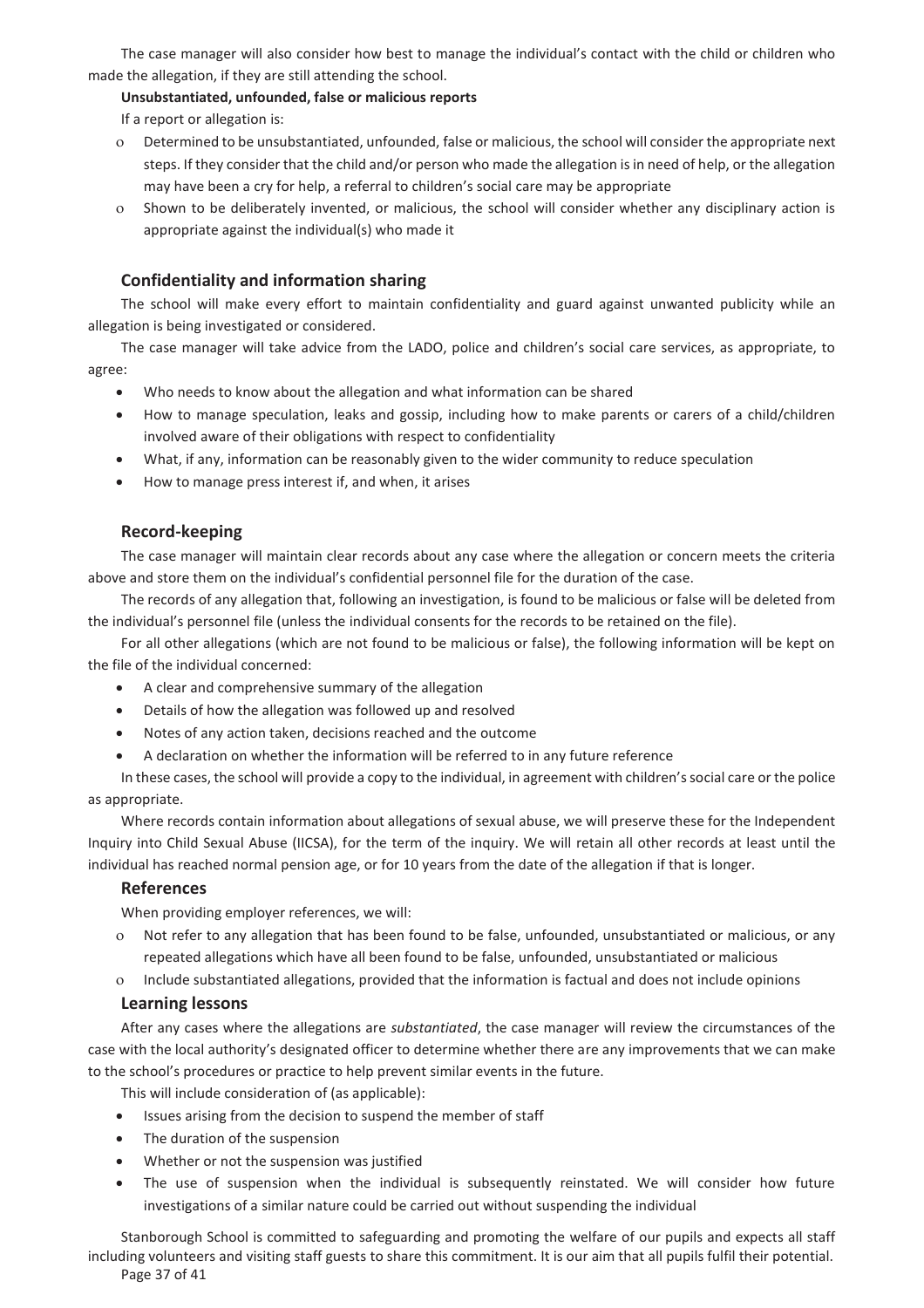For all other cases, the case manager will consider the facts and determine whether any improvements can be made.

# **Non-recent allegations**

Abuse can be reported, no matter how long ago it happened.

We will report any non-recent allegations made by a child to the LADO in line with our local authority's procedures for dealing with non-recent allegations.

Where an adult makes an allegation to the school that they were abused as a child, we will advise the individual to report the allegation to the police.

# **Section 2: concerns that do not meet the harm threshold**

This section applies to all concerns (including allegations) about members of staff, including supply teachers, volunteers and contractors, which do not meet the harm threshold set out in section 1 above.

Concerns may arise through, for example:

- · Suspicion
- · Complaint
- · Disclosure made by a child, parent or other adult within or outside the school
- Pre-employment vetting checks

We recognise the importance of responding to and dealing with any concerns in a timely manner to safeguard the welfare of children.

# **Definition of low-level concerns**

The term 'low-level' concern is any concern – no matter how small – that an adult working in or on behalf of the school may have acted in a way that:

- · Is inconsistent with the staff code of conduct, including inappropriate conduct outside of work, **and**
- · Does not meet the allegations threshold or is otherwise not considered serious enough to consider a referral to the designated officer at the local authority
- · Examples of such behaviour could include, but are not limited to:
- · Being overly friendly with children
- · Having favourites
- · Taking photographs of children on their mobile phone
- · Engaging with a child on a one-to-one basis in a secluded area or behind a closed door
- · Using inappropriate sexualised, intimidating or offensive language

### **Sharing low-level concerns**

We recognise the importance of creating a culture of openness, trust and transparency to encourage all staff to share low-level concerns so that they can be addressed appropriately.

We will create this culture by:

- o Ensuring staff are clear about what appropriate behaviour is, and are confident in distinguishing expected and appropriate behaviour from concerning, problematic or inappropriate behaviour, in themselves and others
- o Empowering staff to share any low-level concerns
- o Empowering staff to self-refer
- o Addressing unprofessional behaviour and supporting the individual to correct it at an early stage
- o Providing a responsive, sensitive and proportionate handling of such concerns when they are raised
- o Helping to identify any weakness in the school's safeguarding system

### **Responding to low-level concerns**

If the concern is raised via a third party, the headteacher will collect evidence where necessary by speaking:

- o Directly to the person who raised the concern, unless it has been raised anonymously
- o To the individual involved and any witnesses

Stanborough School is committed to safeguarding and promoting the welfare of our pupils and expects all staff including volunteers and visiting staff guests to share this commitment. It is our aim that all pupils fulfil their potential. Page 38 of 41